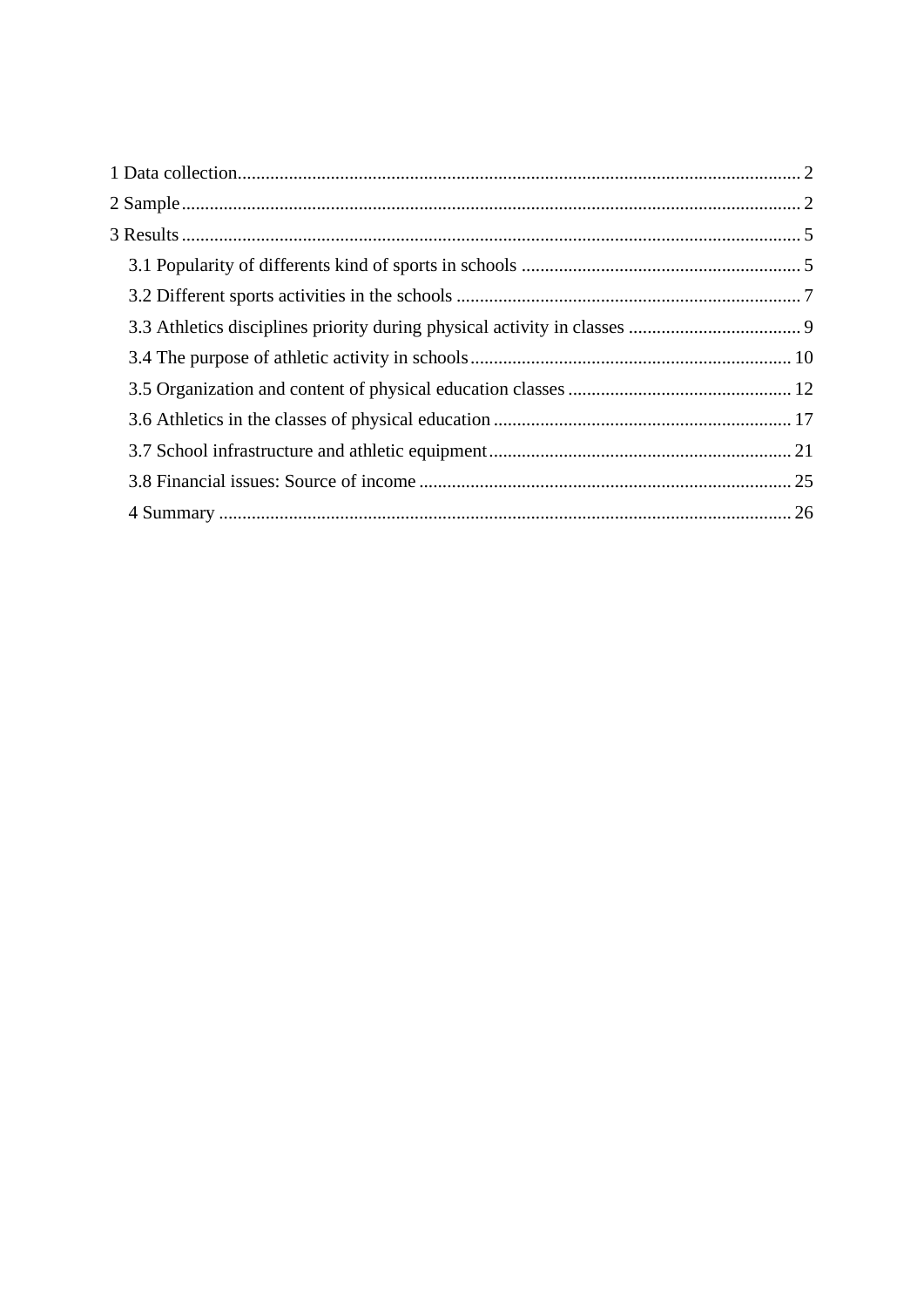## <span id="page-1-0"></span>**1 Data collection**

The online questionnaire was sent to primary schools in Septeber 2021, who then filled it out and sent it back. The completed questionnaires were processed and statistically evaluated.

## <span id="page-1-1"></span>**2 Sample**

The questionnaire was completed by 300 primary schools in the Slovak Republic out of a total of 2063.

The total number of children attending the primary schools we monitored was 79,006. On average, 264.23 student attended school  $\pm$  208.93.



Figure 1 Percentage of age groups of the school (n=300)

Figure 1 shows the percentage of age groups of the monitored primary schools.





State primary schools accounted for 94% and private 6% (Figure 2)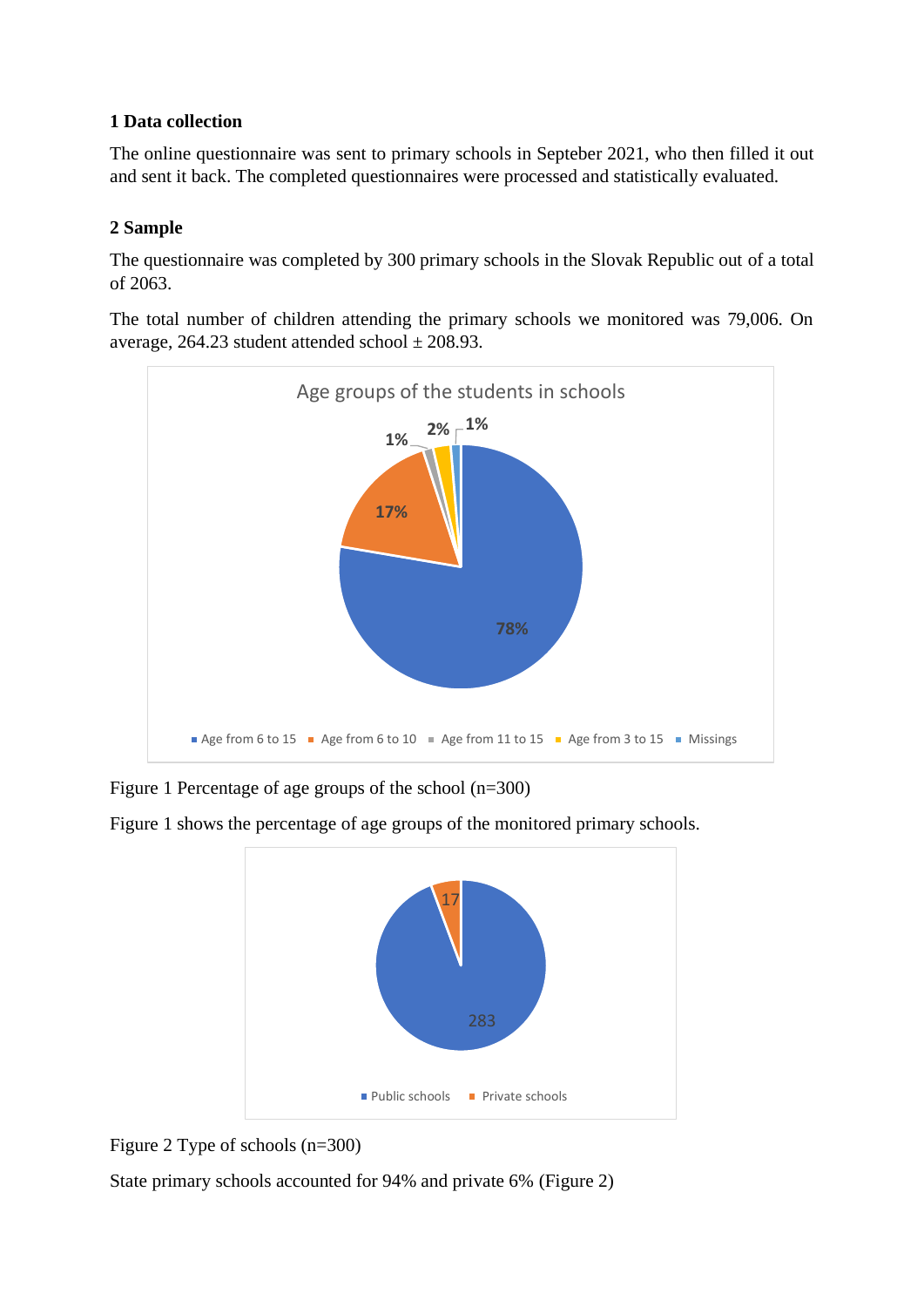

Figure 3 Location of the schools (n=300)

School in town accounted for 41% and rural schools for 59%. (Figure 3)



Figure 4 Specialization of the school (n=300)

There were 212 schools (71%) with a specialization in our survey. Most often, primary schools focus on languages and various sports. 29% of participating schools were without a special focus. (Figure 4)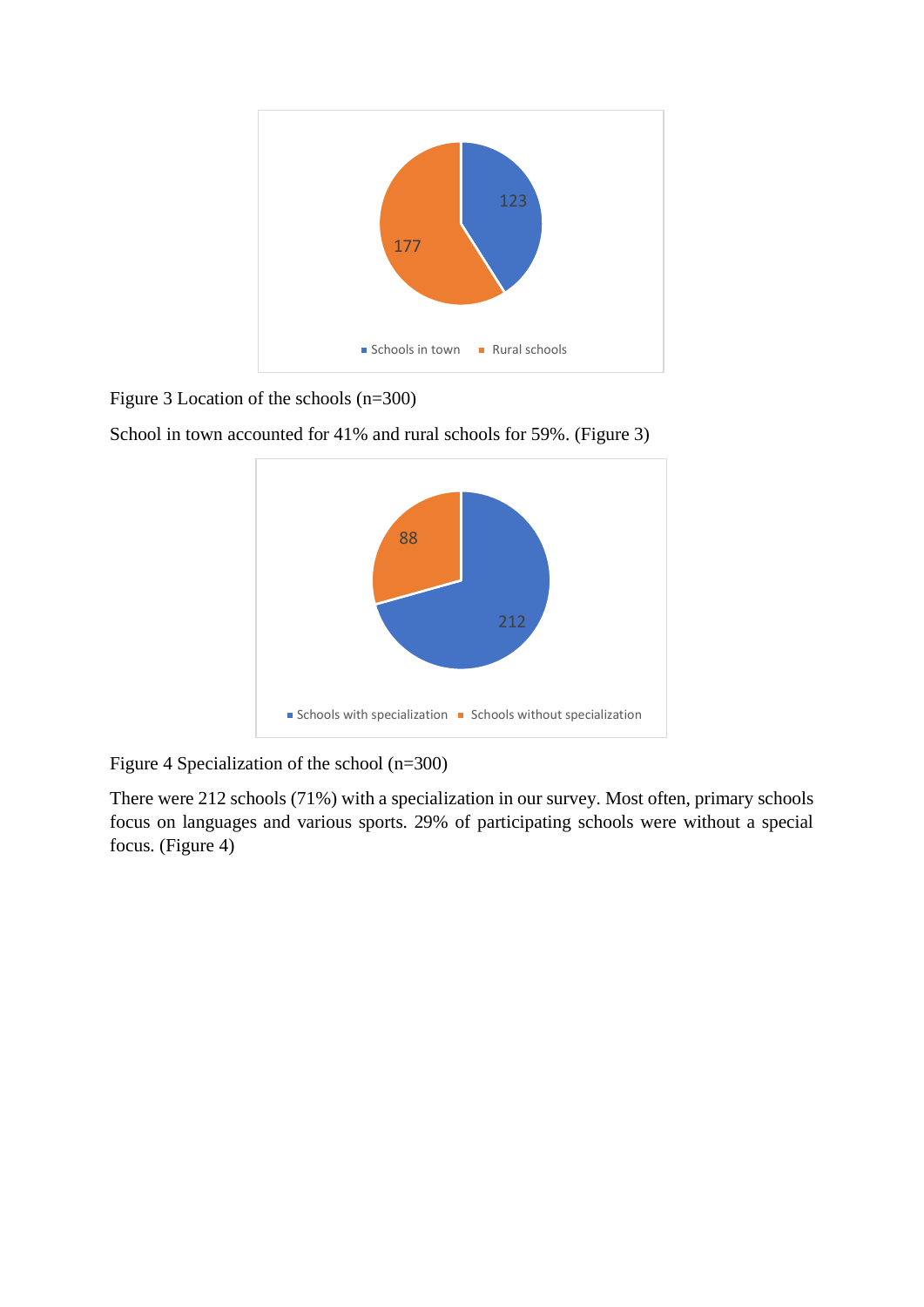

Figure 5 Number of residents of the area where the schools are located (n=300)

Most schools are located in the region with a population of 1000 to 5000 (35%). Least is located in the region with a population of 5,000 to 10,000 (7%).

In primary school, 69% of teachers of physical and sports education have a sports education. (Figure 6)



Figure 6 Teachers in schools (age from 6 to 10) with sports education (n=300)

In the second grade, 75% of teachers of sports education have a sports education and 25% of teachers do not have a sports education. (Figure 7)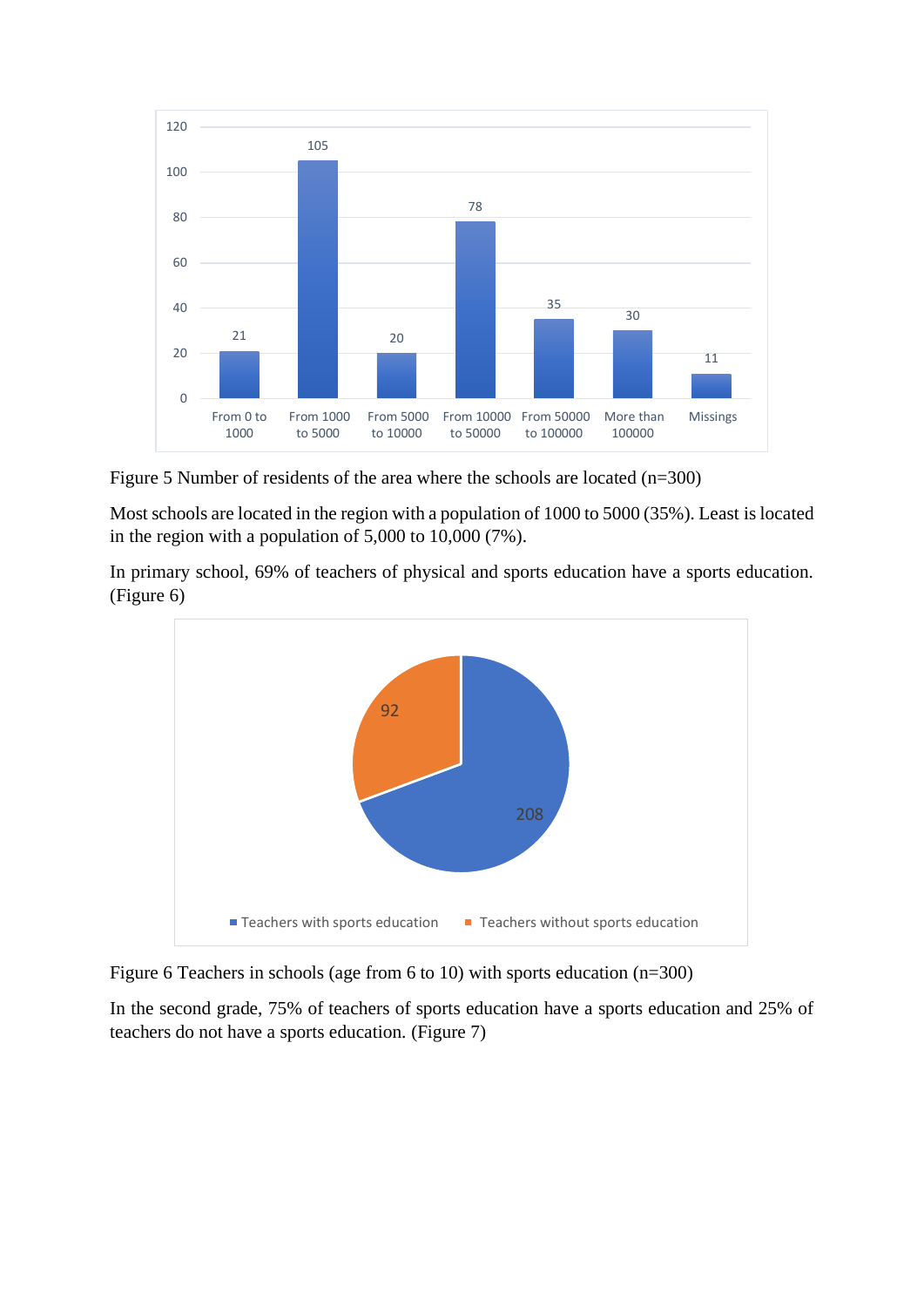

Figure 7 Teachers in schools (age from 11 to 15) with sports education (n=300)

# <span id="page-4-0"></span>**3 Results**

Respondents answered the questionnaire in two forms. The first was a simple answer with yes or no options. The second method was to select a mark from 1 to 5, with 5 being the highest importance, 4 high importance, 3 medium importance, 2 low importance and 1 negligible importance.

# <span id="page-4-1"></span>**3.1 Popularity of differents kind of sports in schools**

Football is one of the most popular sports in 192 schools, from our point of view it is interesting that in 47 schools there is a missing of athletics and only 24 schools are among the most popular. Rugby and netball in Slovak schools are among the most missing.





soccer in schools  $(n=300)$  athletics in schools  $(n=300)$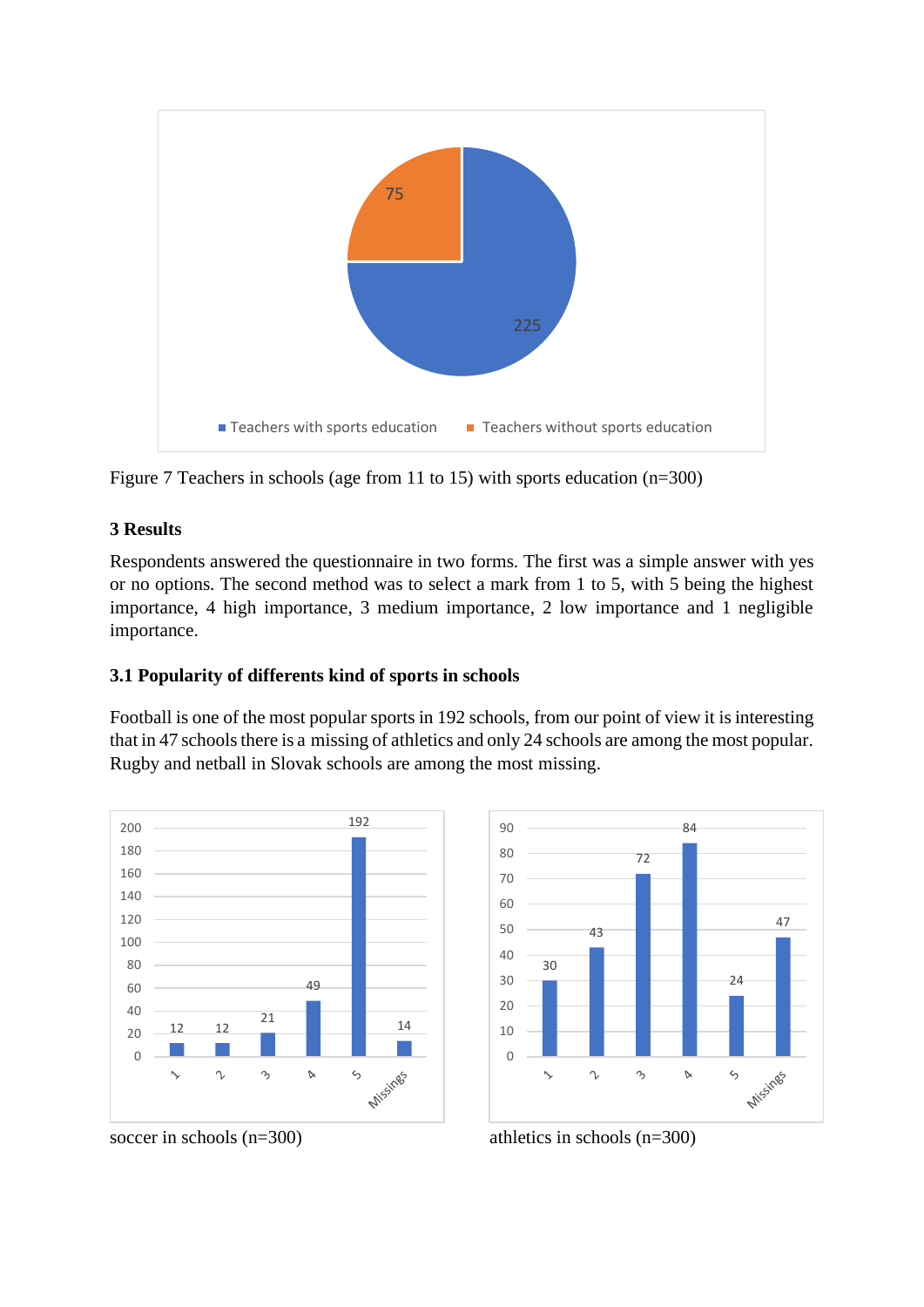





gymnastics in schools (n=300)



swimming in schools (n=300)











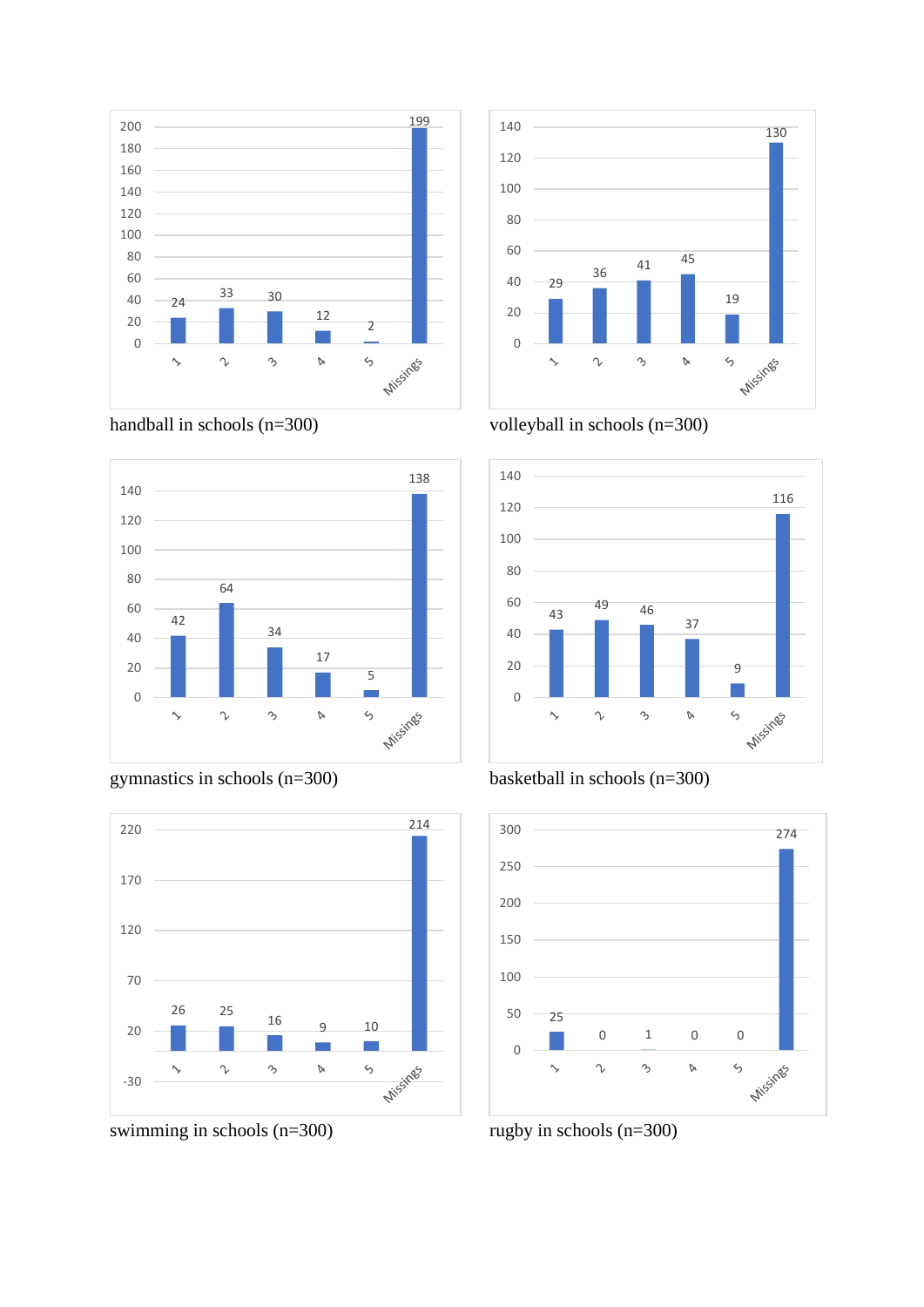





 $\mathcal{L}$ 

 $\gamma$ 

26 25

 $\triangleright$ 

Missines

 $\breve{\mathcal{L}}$ 

 $\ddot{\phantom{1}}$ 

#### <span id="page-6-0"></span>**3.2 Different sports activities in the schools**

In the following answers, respondents were asked to prioritize physical activity in school classrooms, with 5 being the most important and 1 the least important

The most common sports activity in physical education is football - up to 151 schools, followed by a discharge of 110 schools, athletics and other (swimming, etc.) 57 schools.





Soccer (n=300) Basketball (n=300)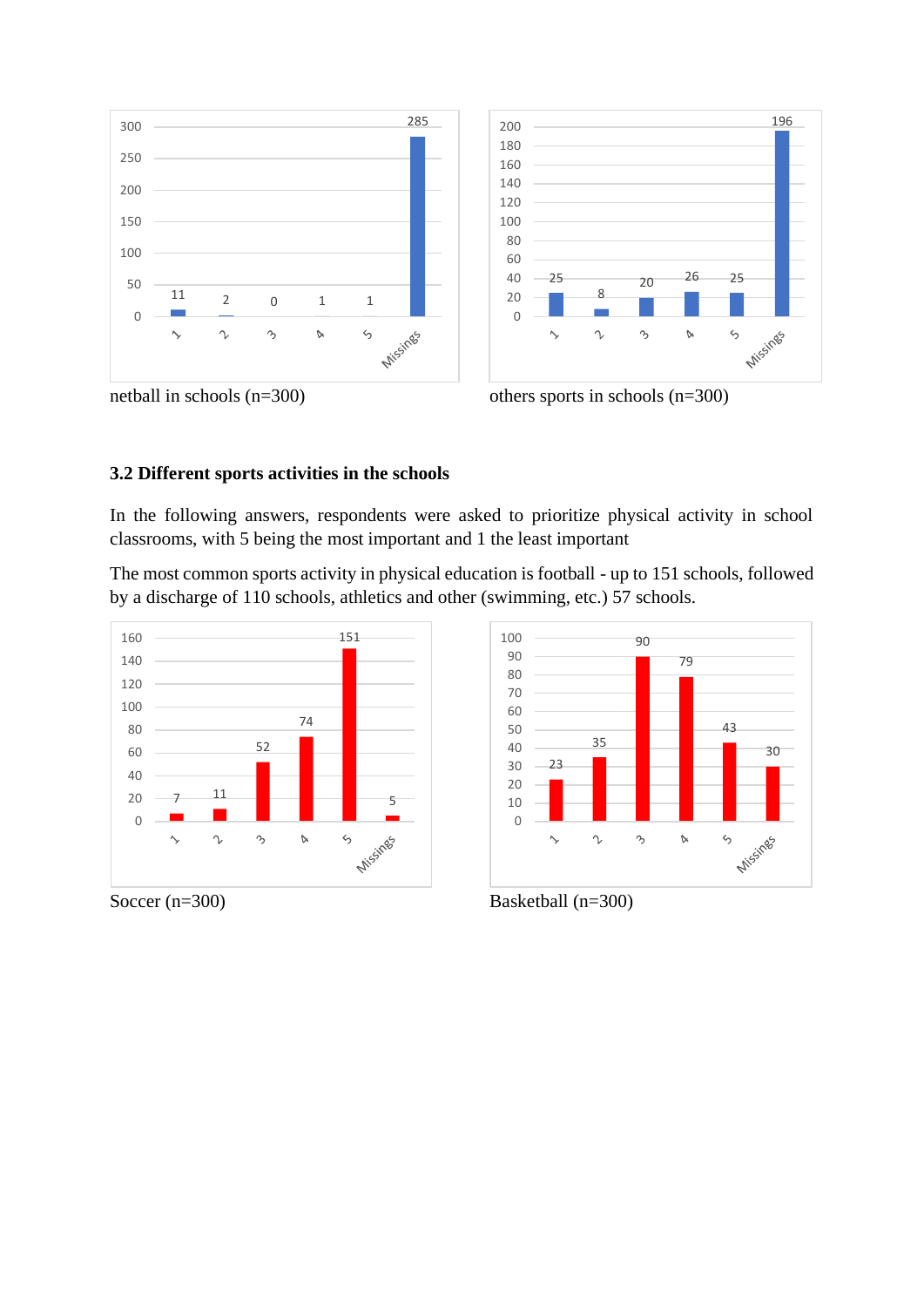





Rugby (n=300)





Others team sports (p.e. dodgeball) (n=300)











Respondents the most often mention floorball, gymnastics, tennis, softball, outdoor games, badminton, table tennis, fresbee, strengthening, swimming as other sports.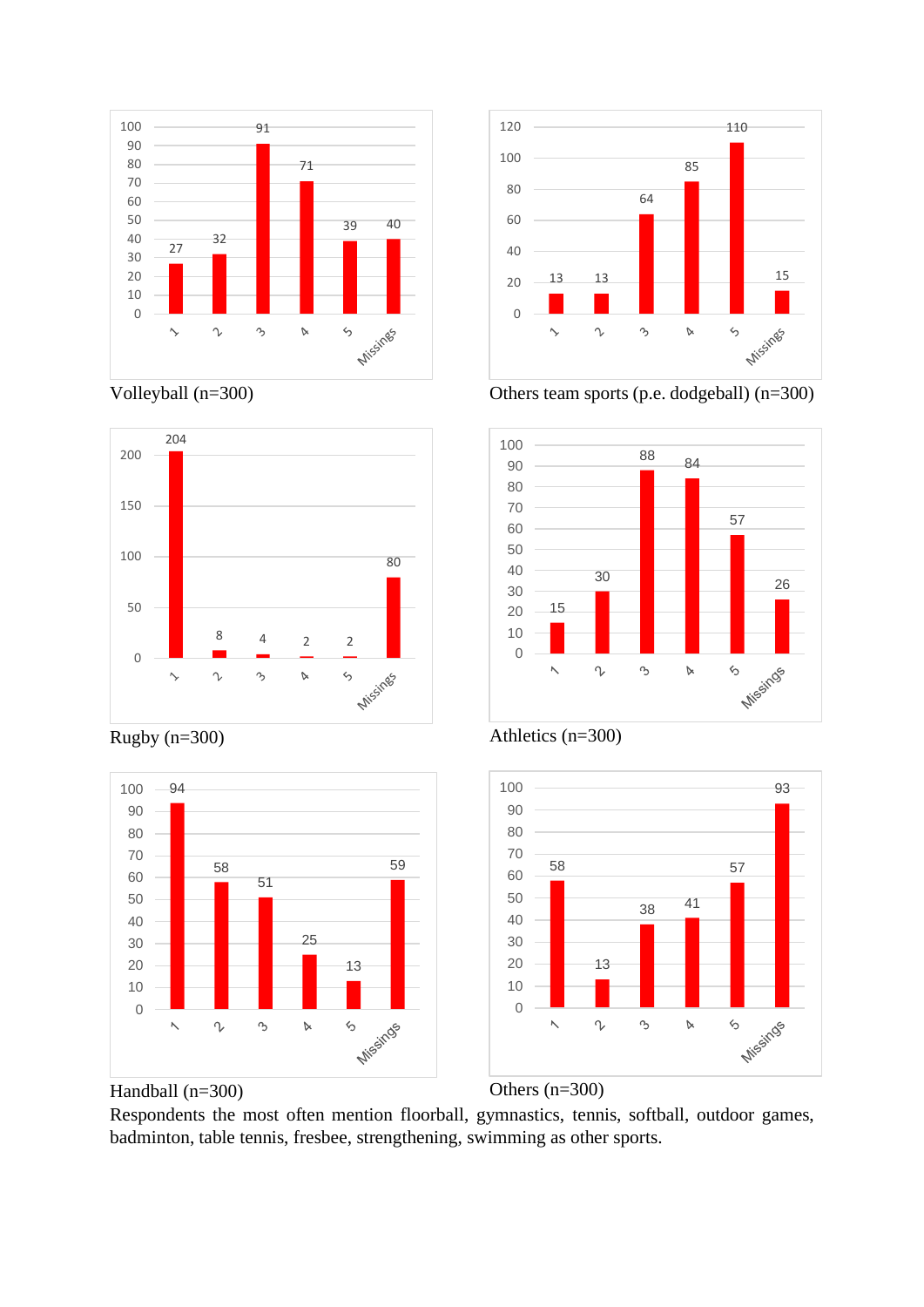#### <span id="page-8-0"></span>**3.3 Athletics disciplines priority during physical activity in classes**

In the following answers, respondents were asked to indicate their preferred athletic disciplines during physical activity in the classroom, with 5 being the most important and 1 the least important.

In schools in Slovakia, they are among the disciplines to which students are most involved in sprints and hurdles course among the priorities of up to 137 schools, on the contrary, they are the least involved in heptathlon (etc.) and racewalking.





Running – sprints  $(n=300)$ 





Running – hurdles



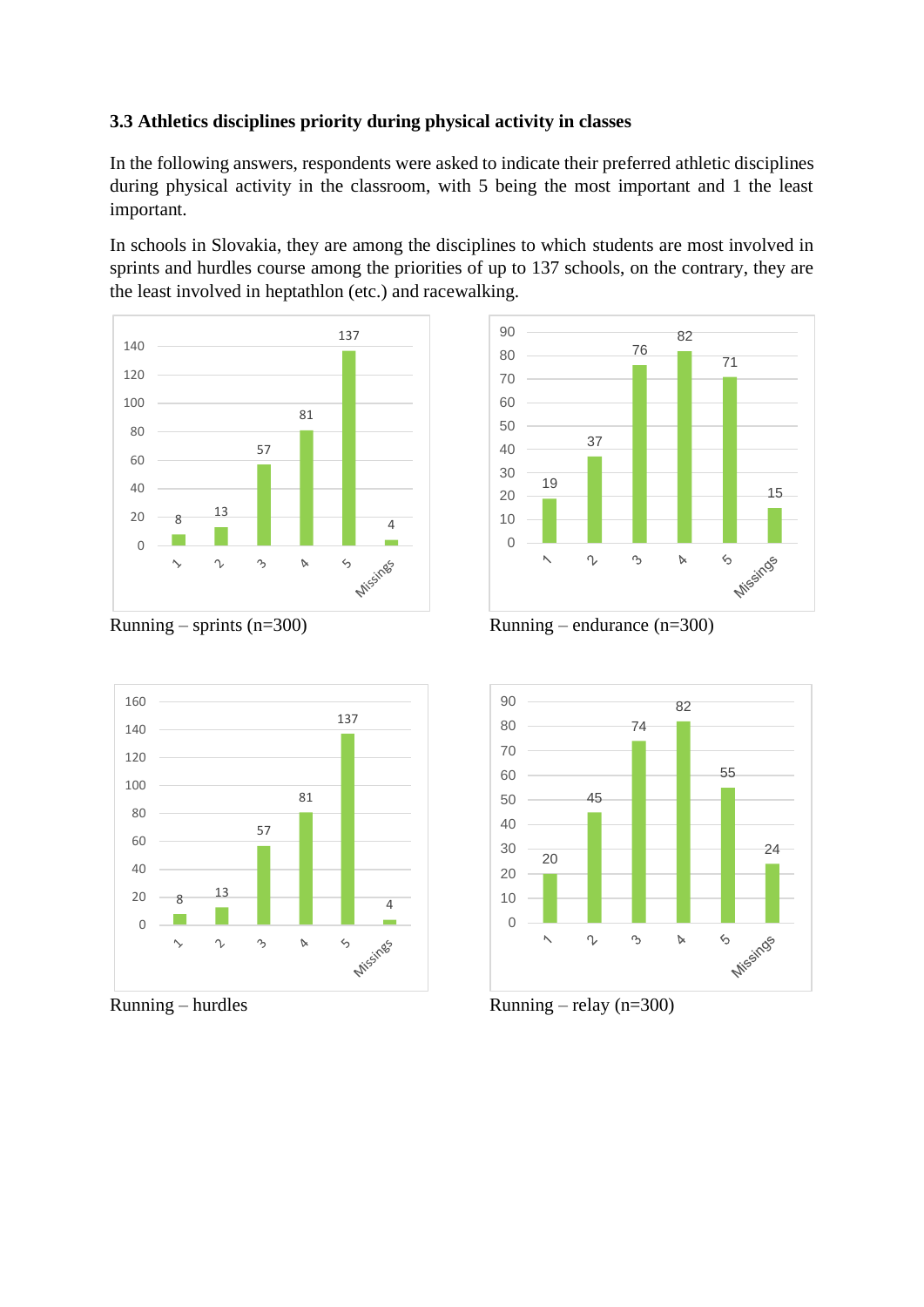





Race walking (n=300)







## <span id="page-9-0"></span>**3.4 The purpose of athletic activity in schools**

In the following answers, respondents were asked to indicate the importance of the purpose of athletic activity in primary schools, with 5 being the most important and 1 the least important.

The main purpose of class is focused on improving general movement abilities – 193 schools, for physical activity and health promotion - 173 and for pleasure of children – 201, at least focused for prepare children for physical education tests that are used for grading - 44 and for preparation for the race - 49

Jumps (n=300)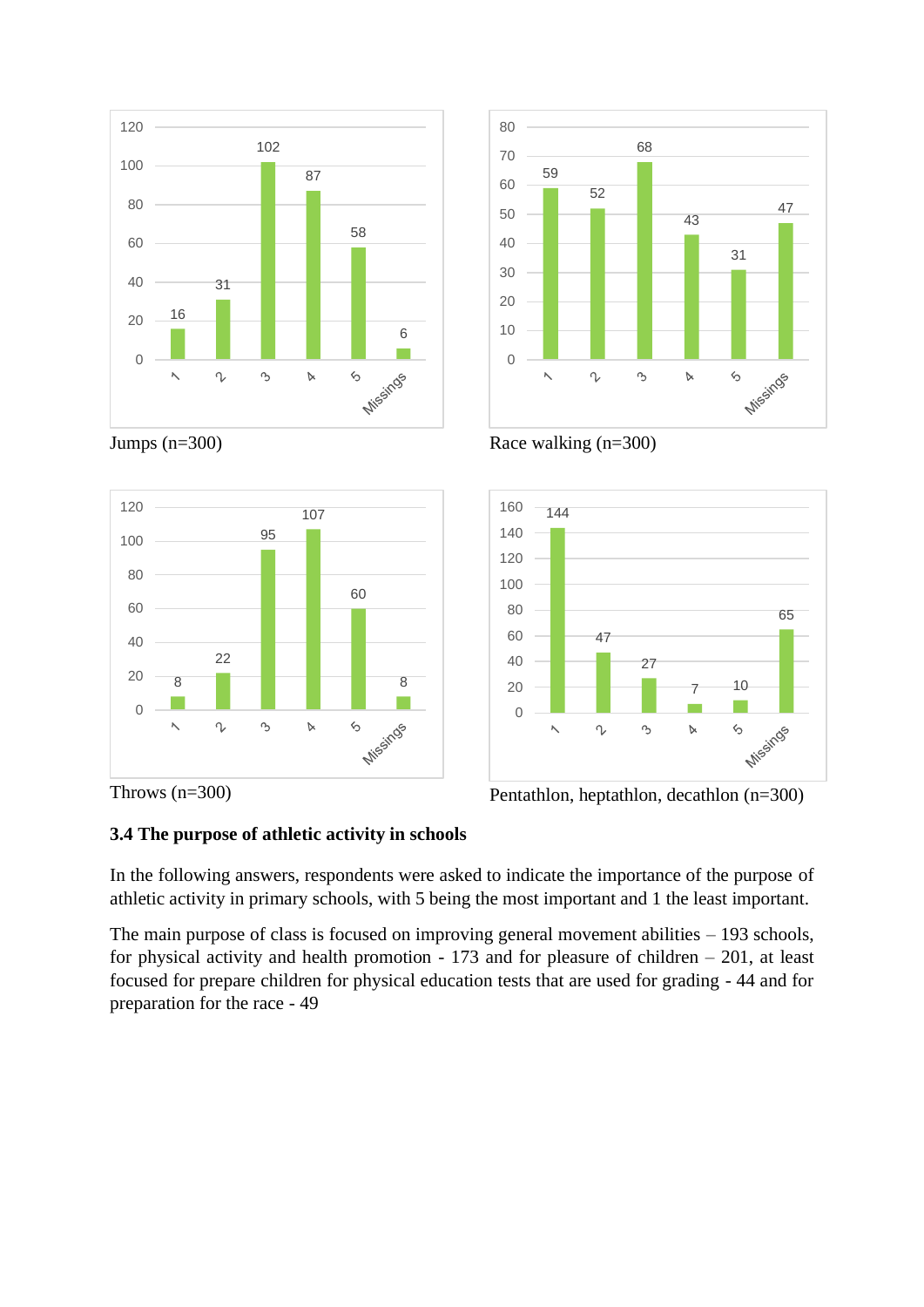

for improvement of general movement abilities (n=300)



for physical activity and health promotion  $(n=300)$ 



for pleasure of children (n=300)



for promotion of social development  $(n=300)$ 



for improving specific athletic movement or technique (n=300)



for preparation for the race (n=300)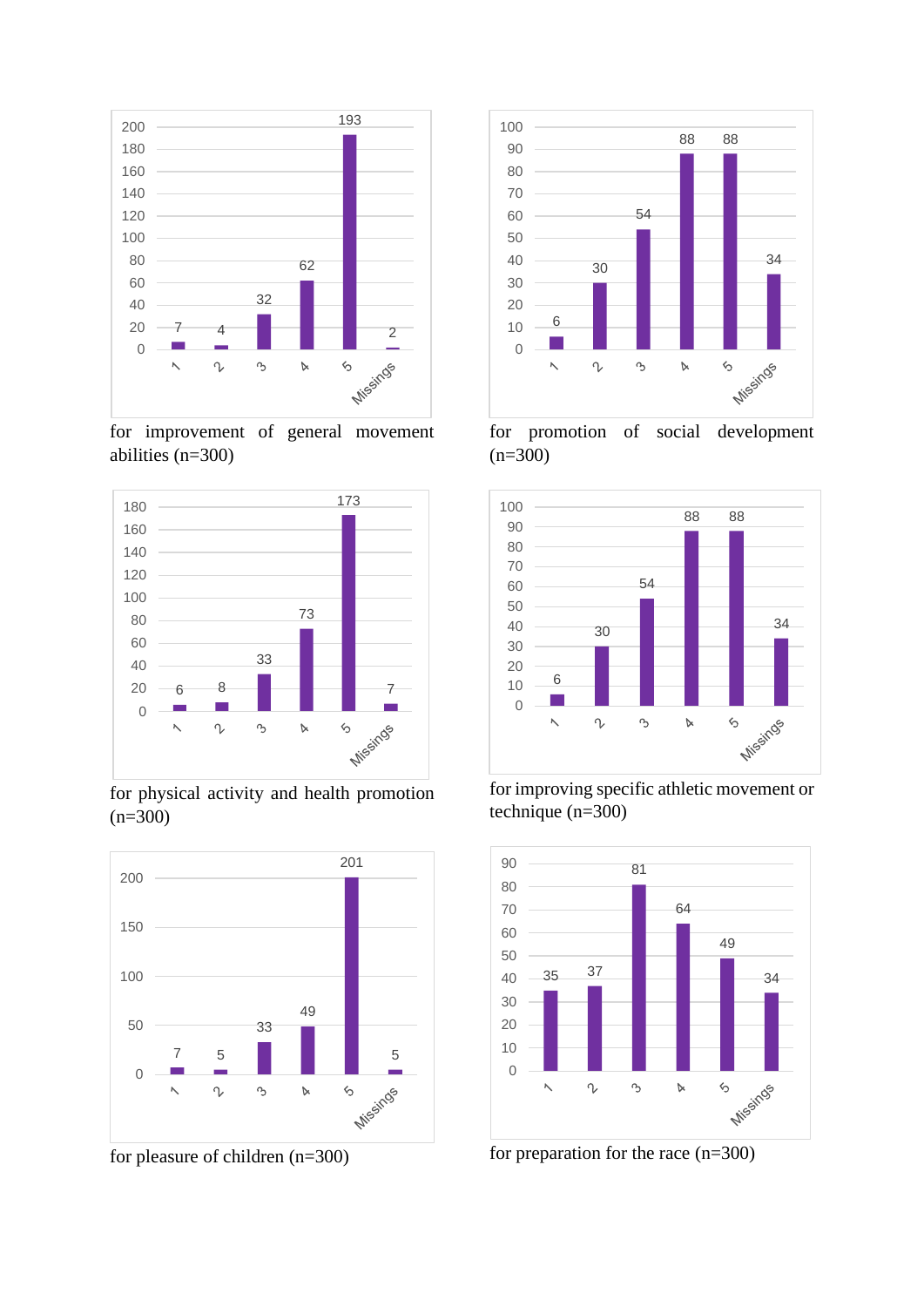

for improvement of general fitness (n=300)

![](_page_11_Figure_2.jpeg)

for physical education tests that are used for grading (n=300)

#### <span id="page-11-0"></span>**3.5 Organization and content of physical education classes**

In the first question, respondents commented on whether the school accepts an apology from a parent for not attending a physical education or sports class. In primary school (6 to 10 years), up to 297 (99%) schools accept parental apology. In the second grade, there are 274 (91%) schools that accept parental apology. (Figure 42)

![](_page_11_Figure_6.jpeg)

![](_page_11_Figure_7.jpeg)

Almost 33% of primary schools, children with special needs are exempted from physical and sports education classes. At 115 primary schools (38%) they follow a special curriculum for children with special needs. Other (62%) schools do not use these curricula. As many as 280 primary schools (93%) have teachers with special needs for children with special needs in their physical activities in class. 36% of respondents state that there are separate physical exercise programs for children with special needs, adapted to specific conditions, outside schools (health centers, physiotherapy gyms, etc.), 193 respondents answered in the negative (64%). They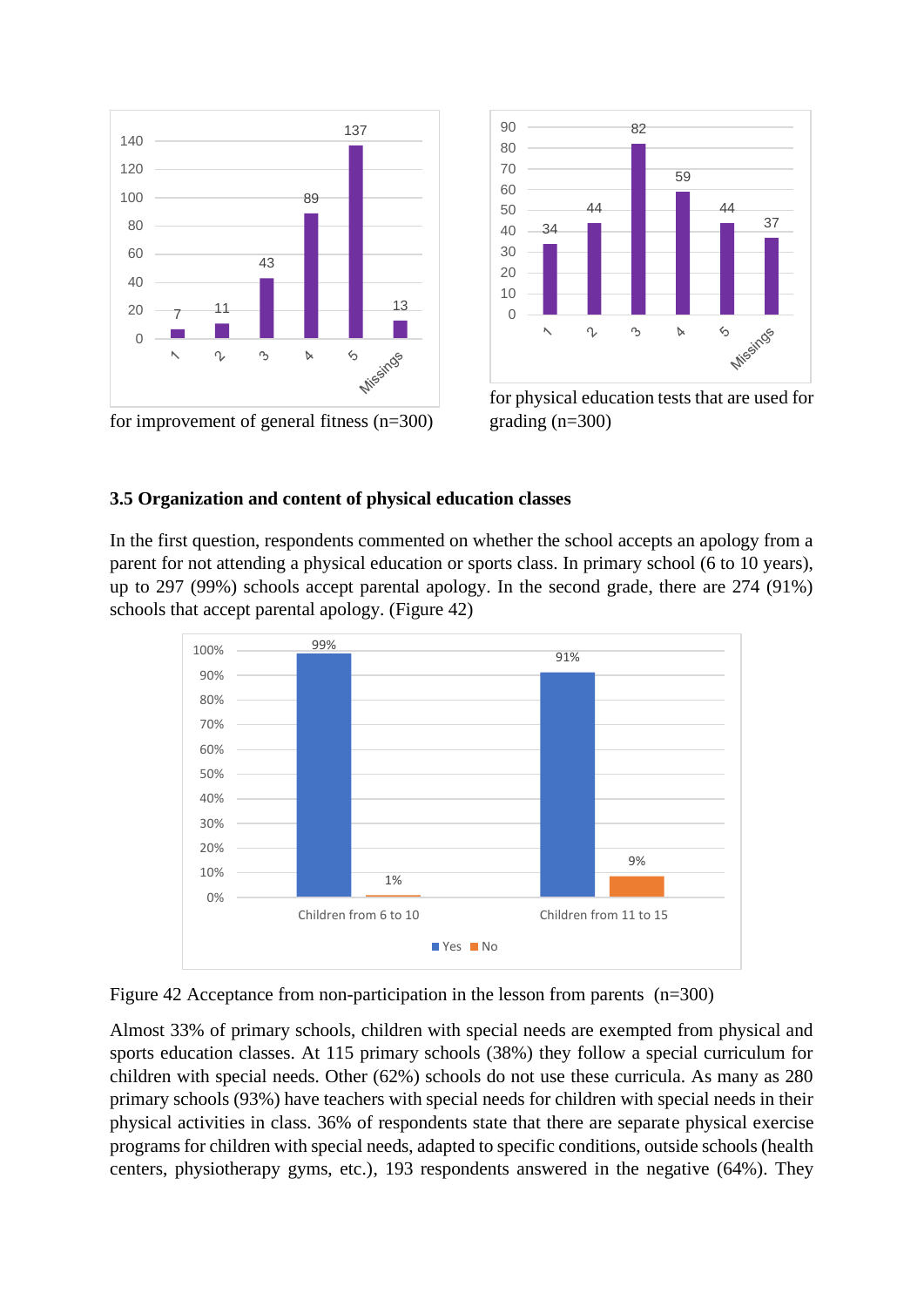![](_page_12_Figure_0.jpeg)

mostly mentioned a special approach, integration among healthy children, management of activity according to a medical opinion, typhoid exercises (Figure 43).

![](_page_12_Figure_2.jpeg)

\*explanations: A- Children with special needs are exempt from physical education classes

- B- There are special curricula for children with special needs, set by the government (Ministry of Health / Education), which govern schools
- C- It is up to teachers to find a creative way to involve these children in physical activities
- D- There are separate exercise programs for children with special needs, adapted to specific conditions, outside schools (health centers, physiotherapy gyms, etc.
- E- Others

Most teachers (60%) are motivated to acquire new knowledge about teaching sports. (Figure 44)

![](_page_12_Figure_9.jpeg)

Figure 44 Teachers motivation for learn new knowledge of teaching sports (n=300)

Respondents specify that they acquire this knowledge through advanced training, workshops, professional seminar, lectures, the Internet and scientific publications.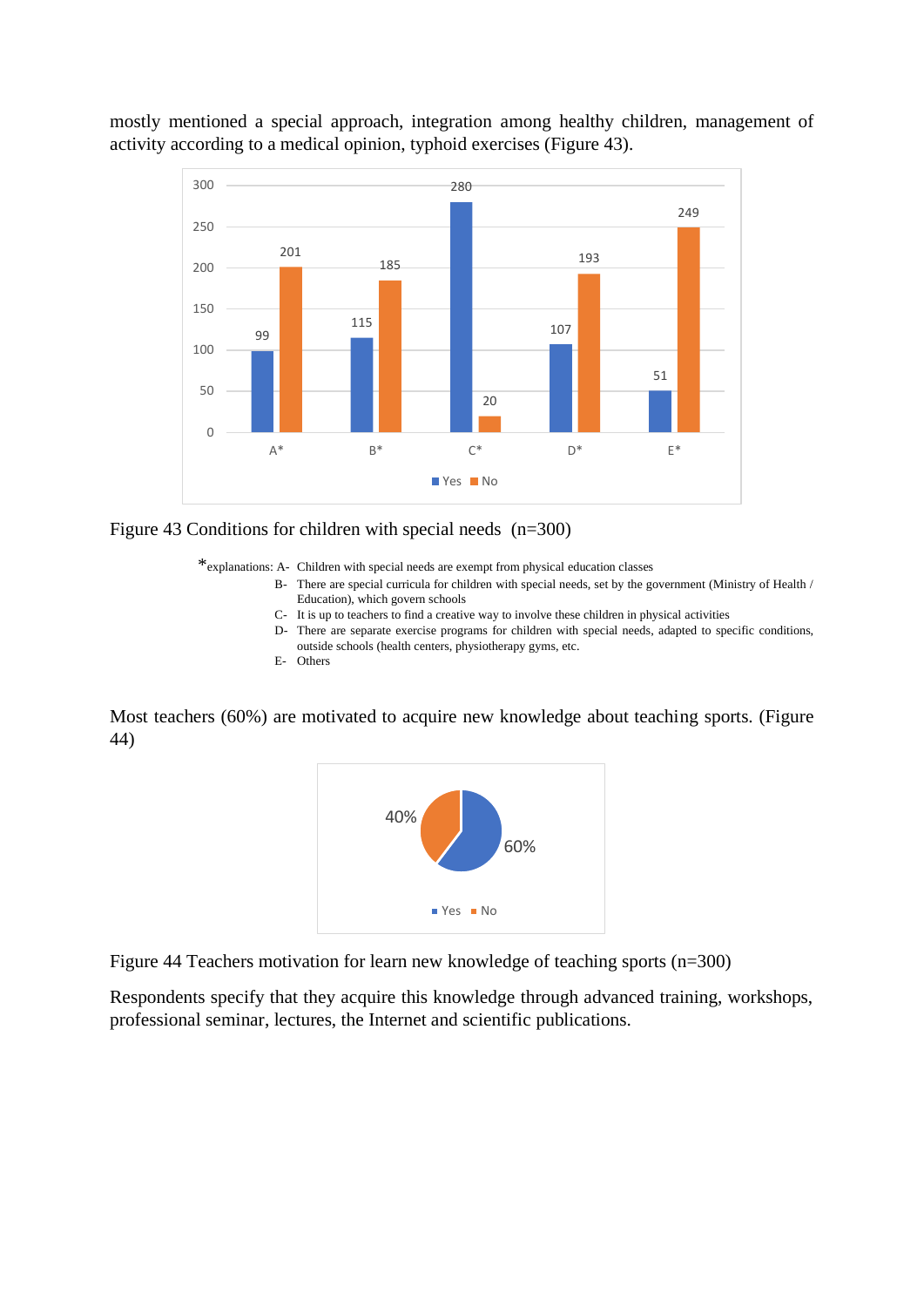131 respondents (44%) stated that they are motivated to obtain new information about the teaching of athletics (Figure 45). Respondents mention that they obtain information through training, cooperation with various athletic clubs, self-education, courses, the Internet and webinars.

![](_page_13_Figure_1.jpeg)

Figure 45 Teachers motivation for learn new knowledge of teaching athletics (n=300)

In the following questions, respondents were asked to indicate the importance of the resources they use to gain new knowledge about teaching athletics, with 5 being the most important and 1 the least important.

![](_page_13_Figure_4.jpeg)

Figure 46 Teachers who use books to gain new knowledge (n=300)

![](_page_13_Figure_6.jpeg)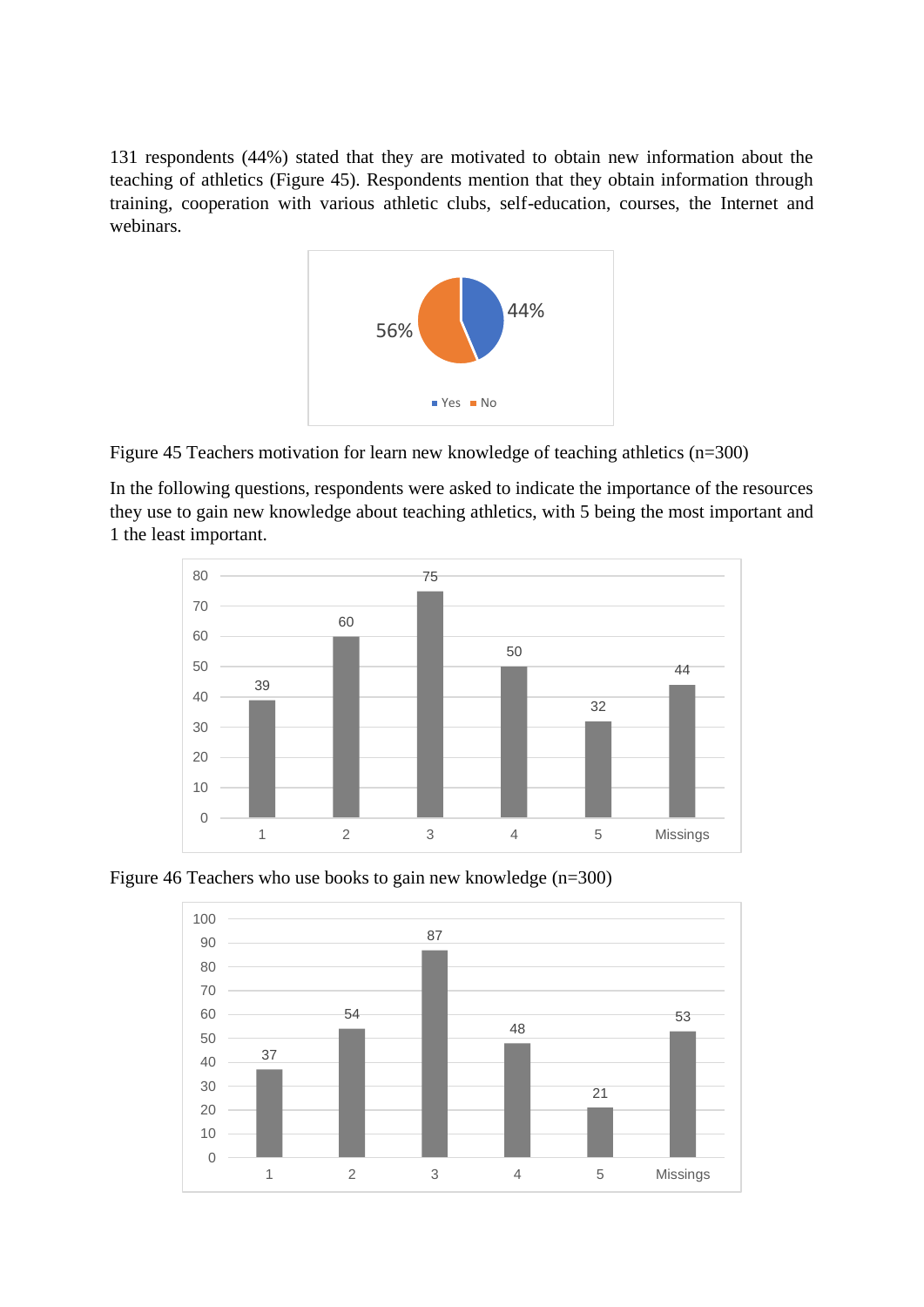![](_page_14_Figure_0.jpeg)

Figure 46 Teachers who use magazines to gain new knowledge (n=300)

![](_page_14_Figure_2.jpeg)

![](_page_14_Figure_3.jpeg)

Figure 46 Teachers who use internet to gain new knowledge (n=300)

![](_page_14_Figure_5.jpeg)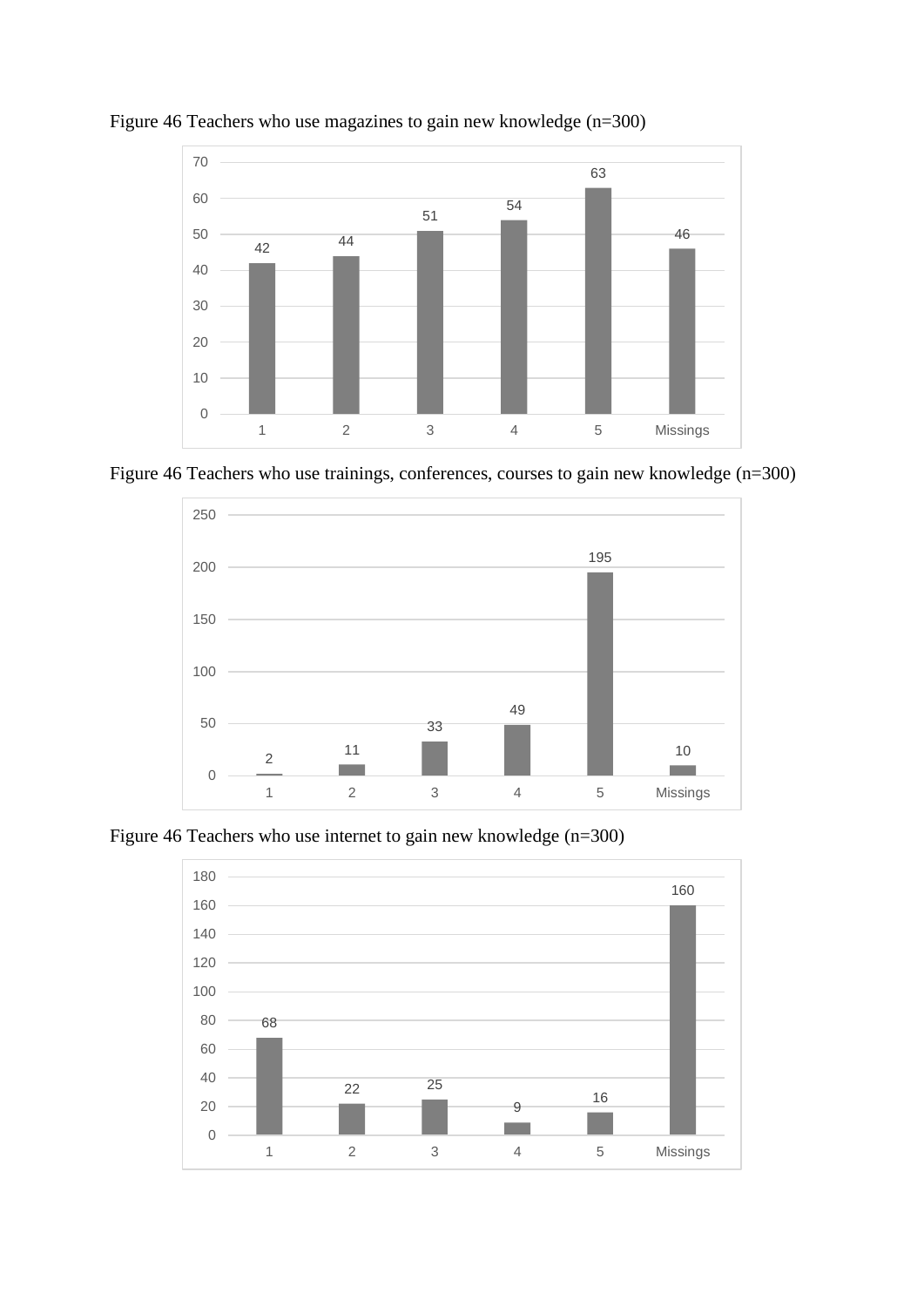Figure 46 Teachers who use "others" to gain new knowledge  $(n=300)$ 

Other respondents mentioned mutual observations of teachers in physical education classes, television, consultations with experts, webinars, exchange of experience between teachers, various events, cooperation with sports organizations and cooperation with clubs.

According to the survey, physical education can be combined more with other subjects in the first stage of primary schools. As many as 92 respondents indicated that such a possibility existed (Figure 47).

![](_page_15_Figure_3.jpeg)

Figure 47 There is a possibility to combine physical activity lessons with teaching other subjects (6-10 years) (n=300)

According to the results of the survey, it is more difficult to combine the teaching of physical education with the teaching of other subjects in the second stage. Only 77 respondents answered that there are ways to combine these subjects. (Figure 48)

![](_page_15_Figure_6.jpeg)

Figure 48 There is a possibility to combine physical activity lessons with teaching other subjects (11-15 years) (n=300)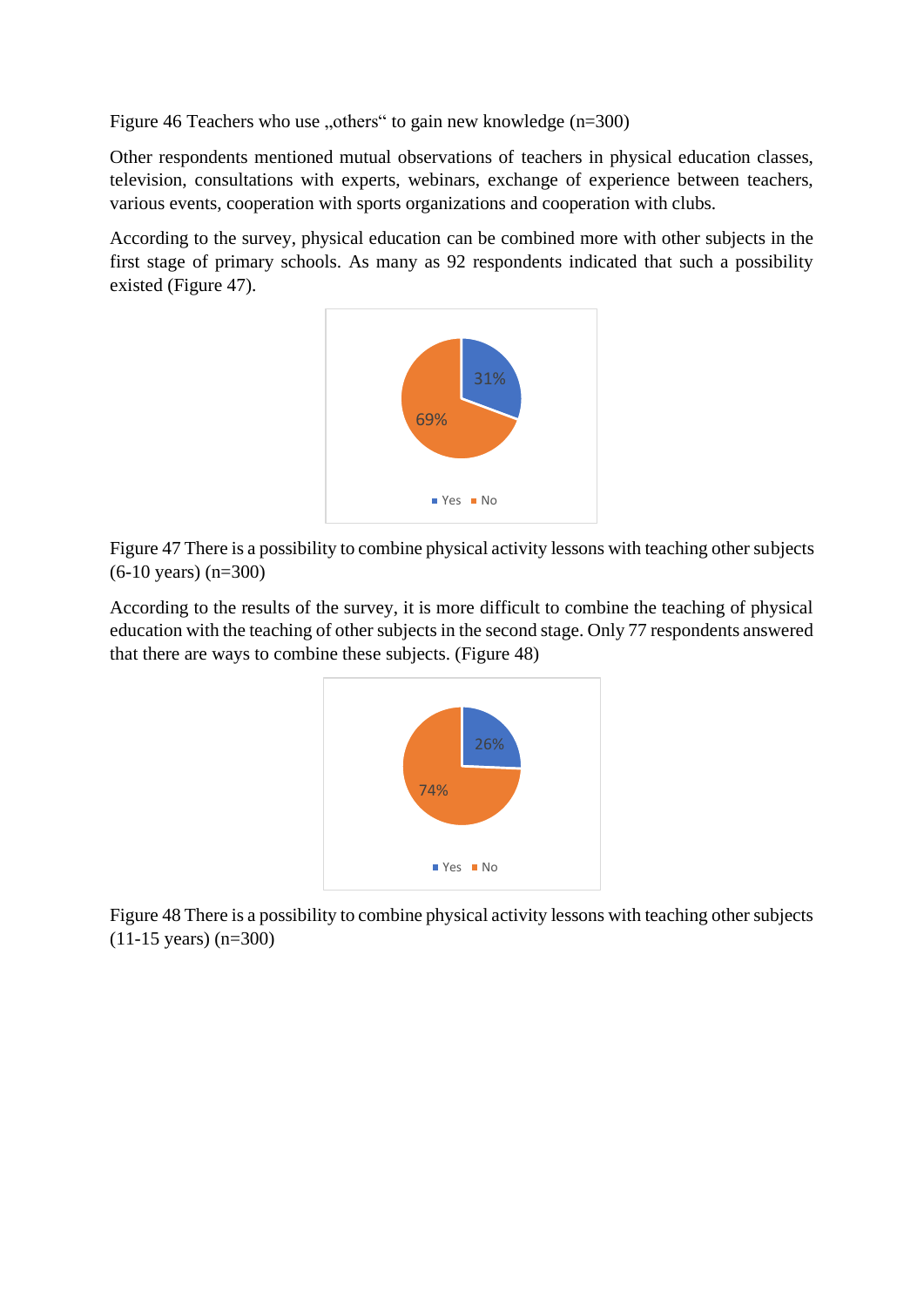#### <span id="page-16-0"></span>**3.6 Athletics in the classes of physical education**

In the first stage 215 respondents (72%) organize athletic competitions. (Figure 49)

![](_page_16_Figure_2.jpeg)

Figure 49 Organization of athletic competitions for children from 6 to 10 years (n=300)

![](_page_16_Figure_4.jpeg)

In the second stage, 210 respondents (70%) organize competitions. Figure 50

![](_page_16_Figure_6.jpeg)

In Figure 51, we can see that up to 87% of respondents said they participate in local athletics. 76% of respondents take part in regional races. 104 schools (35%) have the least participation in national races.

![](_page_16_Figure_8.jpeg)

Figure 51 Participation of schools in races of different levels (n=300)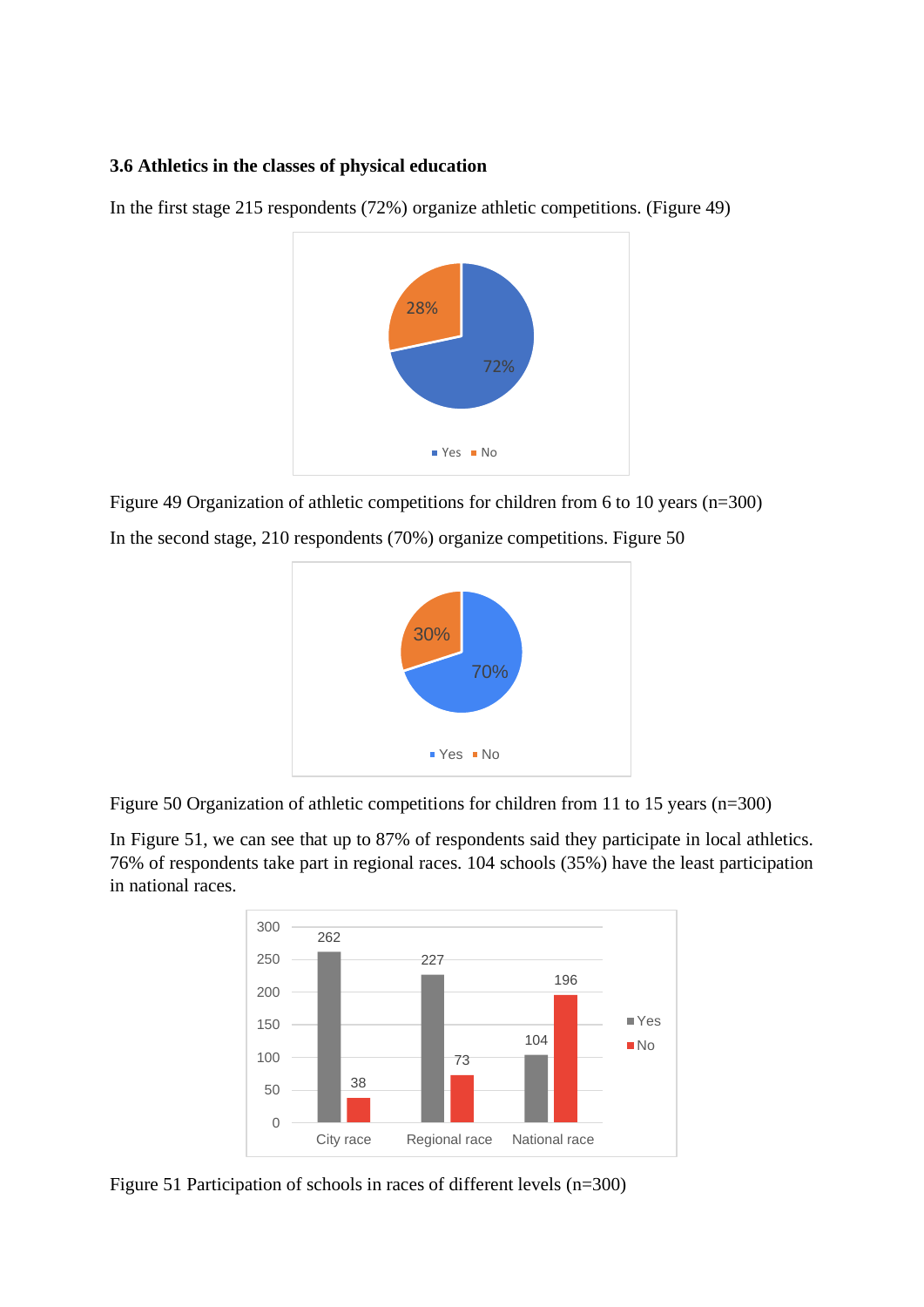61% of respondents organize athletic body testing in the first stage and 56% in the second stage. (Figure 52)

![](_page_17_Figure_1.jpeg)

Figure 52 Organization of athletics physical examination (n=300)

Only 7% (20 schools) of respondents stated that their primary school has its own athletic club. (Figure 53)

![](_page_17_Figure_4.jpeg)

Figure 53 Own atlhetics club in the school (n=300)

There were 232 schools without any sports club. 68 schools have their own sports club. Respondents mentioned volleyball, football, basketball, tennis, hockey, handball, chess and swimming clubs as the most common.

![](_page_17_Figure_7.jpeg)

Figure 54 Own sports club in the school (n=300)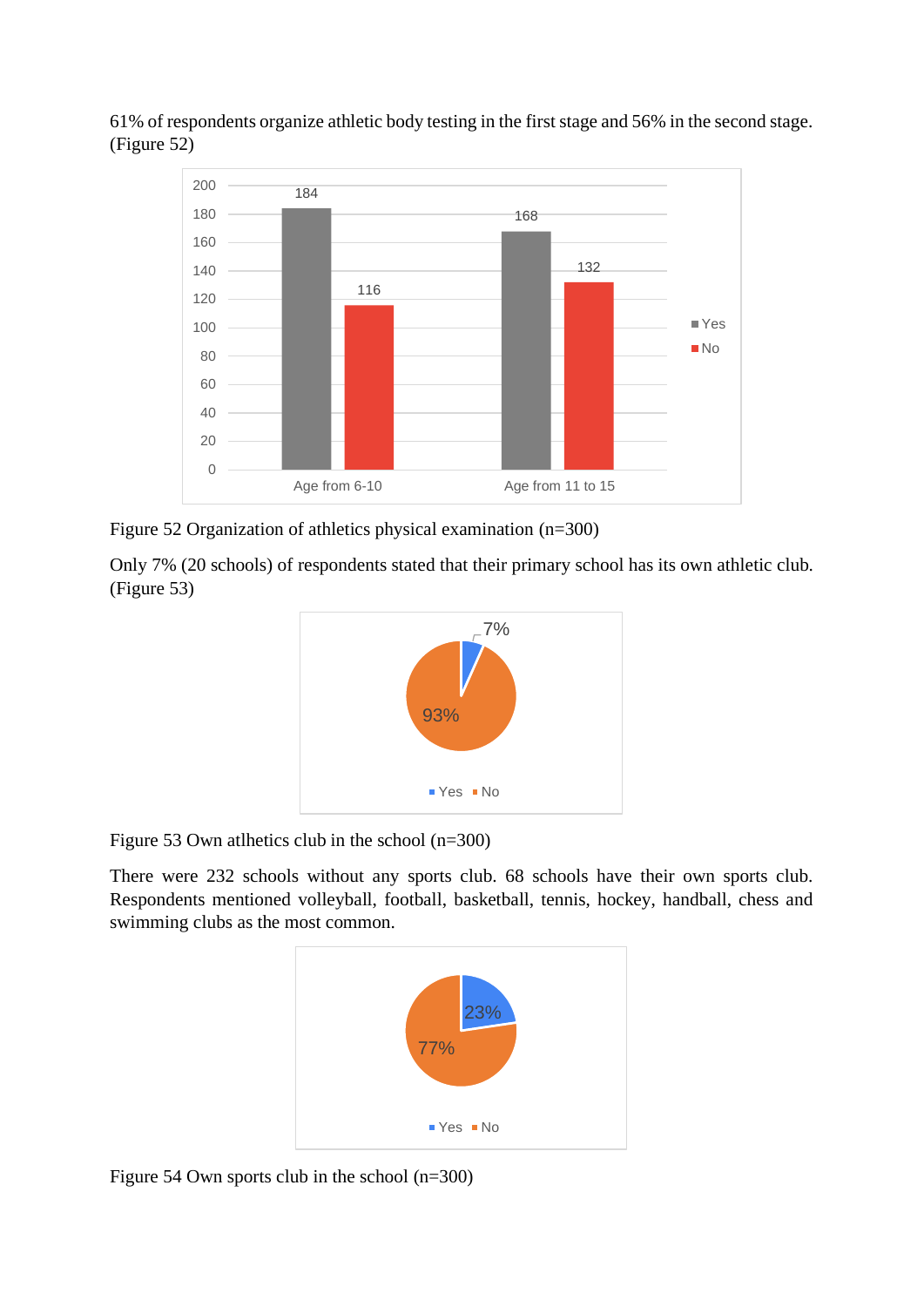![](_page_18_Figure_0.jpeg)

Figure 55 Colaboration with local athletics clubs (n=300)

![](_page_18_Figure_2.jpeg)

Figure 56 Colaboration with regional athletics clubs (n=300)

![](_page_18_Figure_4.jpeg)

Figure 57 Colaboration with national athletics clubs (n=300)

If the respondents answered Regulary, they most often mention that the subject of cooperation is the organization of trainings, competitions, seminars, webinars and circles. (Figure55, Figure 56 and Figure 57)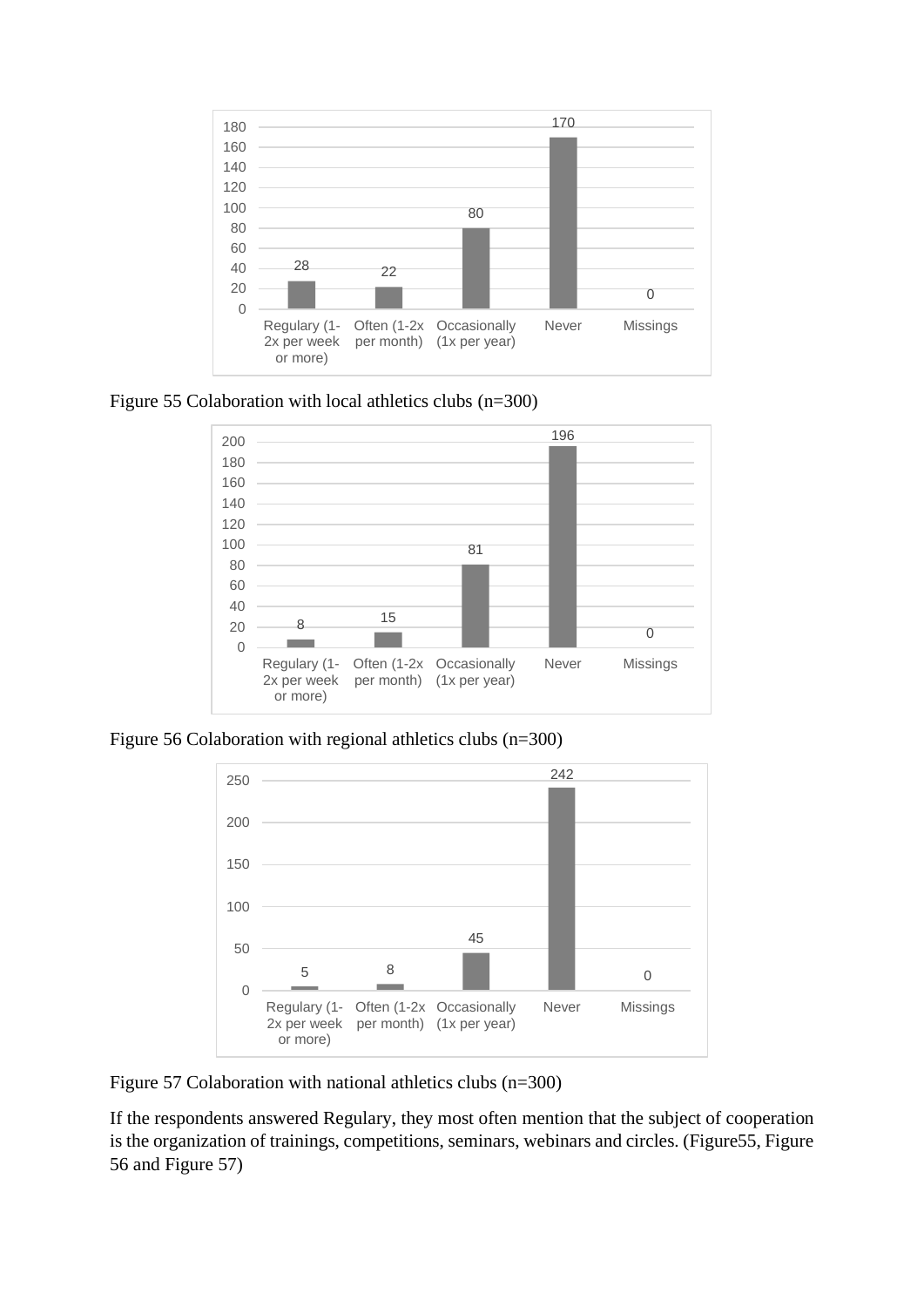![](_page_19_Figure_0.jpeg)

Figure 58 Colaboration with parents (e.g. organization of race) (n=300)

![](_page_19_Figure_2.jpeg)

Figure 59 Colaboration with parents (e.g. help with coaching) (n=300)

![](_page_19_Figure_4.jpeg)

Figure 60 Colaboration with parents (e.g. volunteering during sporting events) (n=300)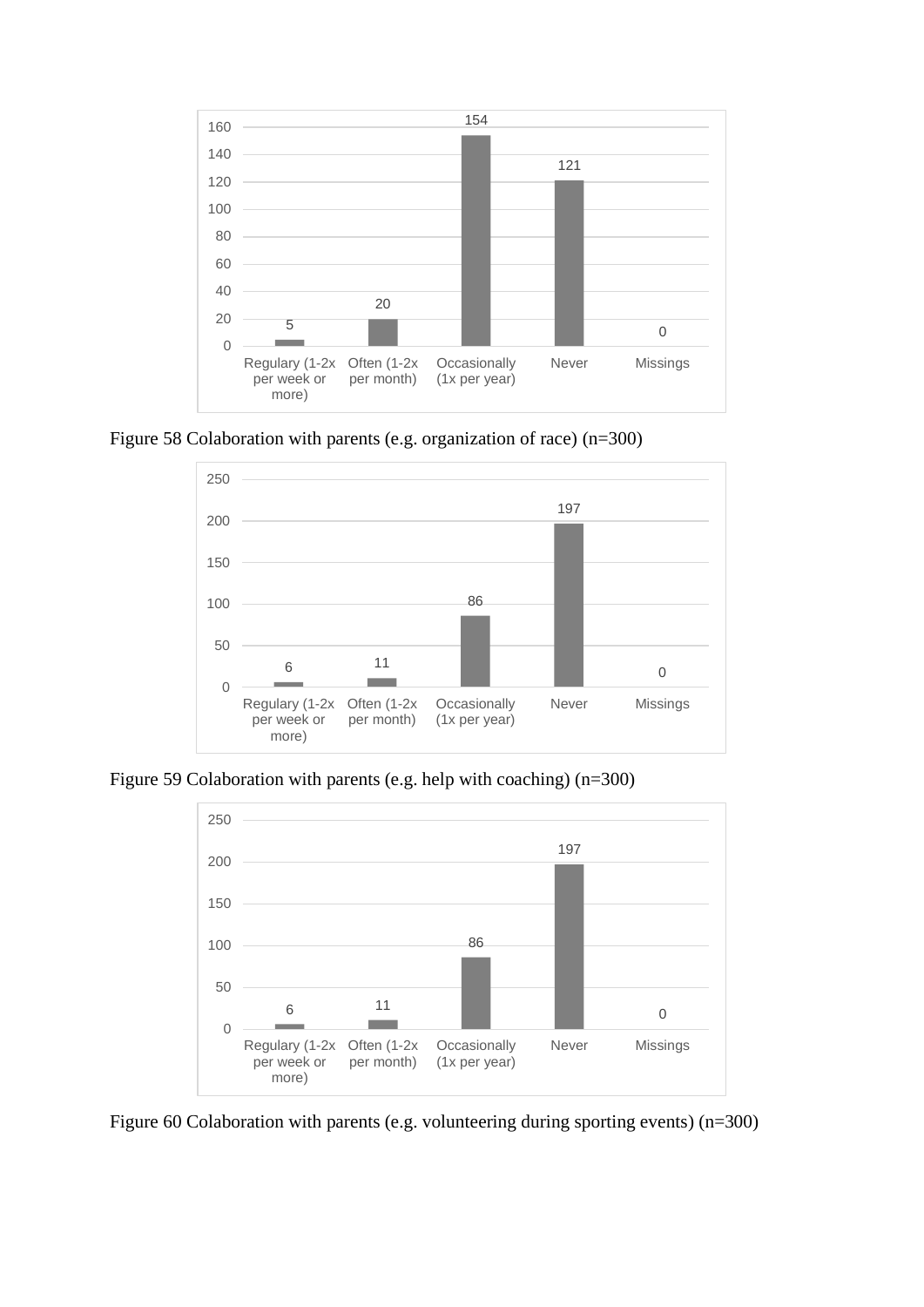Only 66 respondents said they invited top athletes or local stars as motivational speakers or examples for students in physical education classes. (Figure 61)

Those who answered that they cooperate with famous people stated that it takes place occasionally, 1-2 times a year. The most common sources of contact with celebrities are after acquaintances or through the Athletic Association. Many famous athletes work with a given primary school because they are graduates. In organizing such activities, primary schools most often cooperate with the Slovak Athletic Association, the Matej Tóth Academy, specific cities and leisure centers.

![](_page_20_Figure_2.jpeg)

Figure 61 Schools colaborating with famous athletes or local famous persons like motivational speakers (n=300)

## <span id="page-20-0"></span>**3.7 School infrastructure and athletic equipment**

44 schools have access to their own stadium, 131 schools have sports facilities, only 23 schools have an indoor multisport hall, up to 229 schools have a gym. (Figure 62)

![](_page_20_Figure_6.jpeg)

Figure 62 Number of schools that have their sports infrastructure by the area (n=300)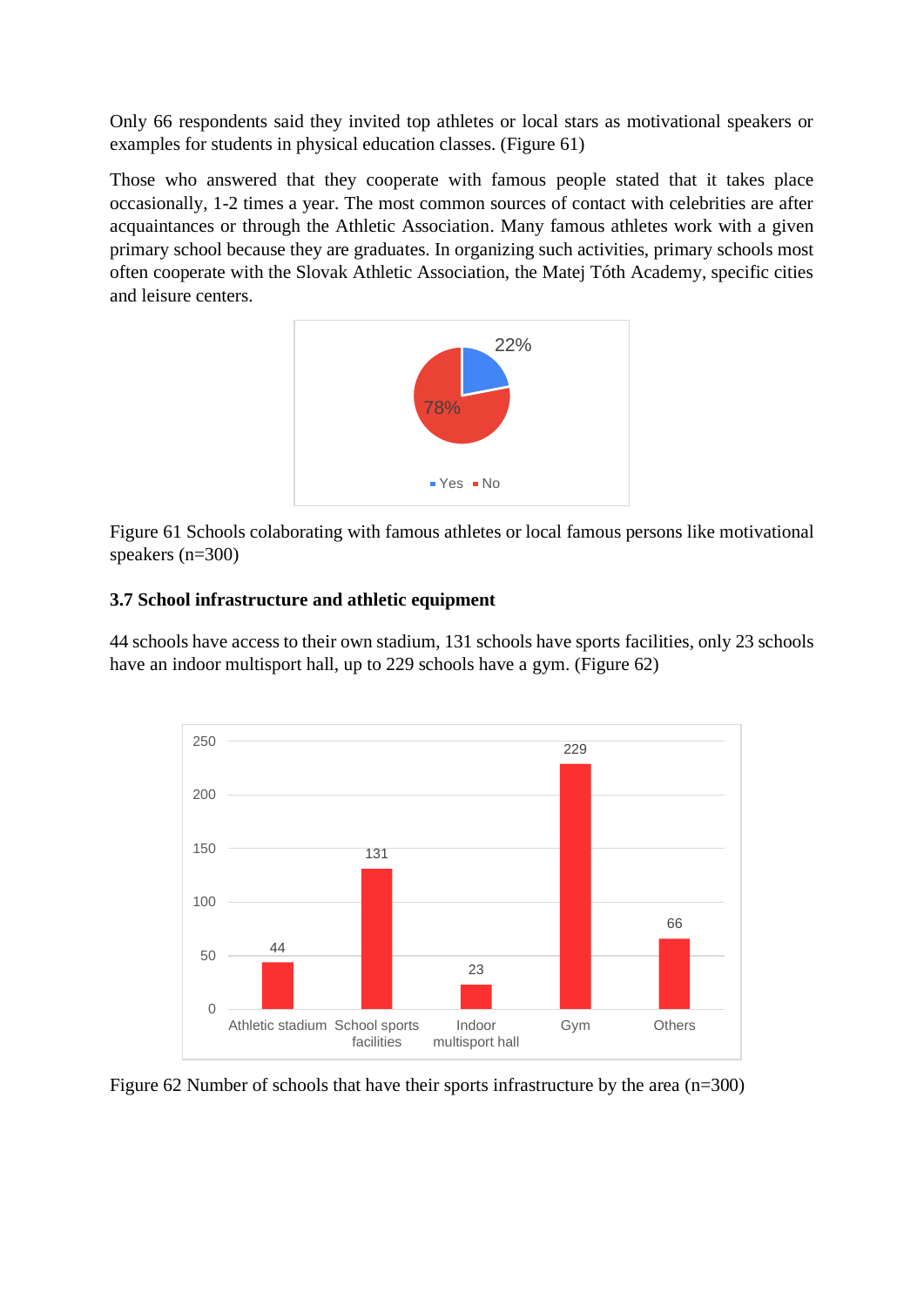![](_page_21_Figure_0.jpeg)

Figure 63 Number of schools that have their sports infrastructure out of the area (distance<1km)  $(n=300)$ 

![](_page_21_Figure_2.jpeg)

Figure 64 Number of schools that have their sports infrastructure out of the area (distance is from 1km to 10km) (n=300)

![](_page_21_Figure_4.jpeg)

Figure 65 Number of schools that have not their sports infrastructure (n=300)

If the respondents answered others (Figure 62, Figure 63, Figure 64), they most often mentioned multifunctional playgrounds, tennis courts, a swimming pool, an athletic running track, and a gym.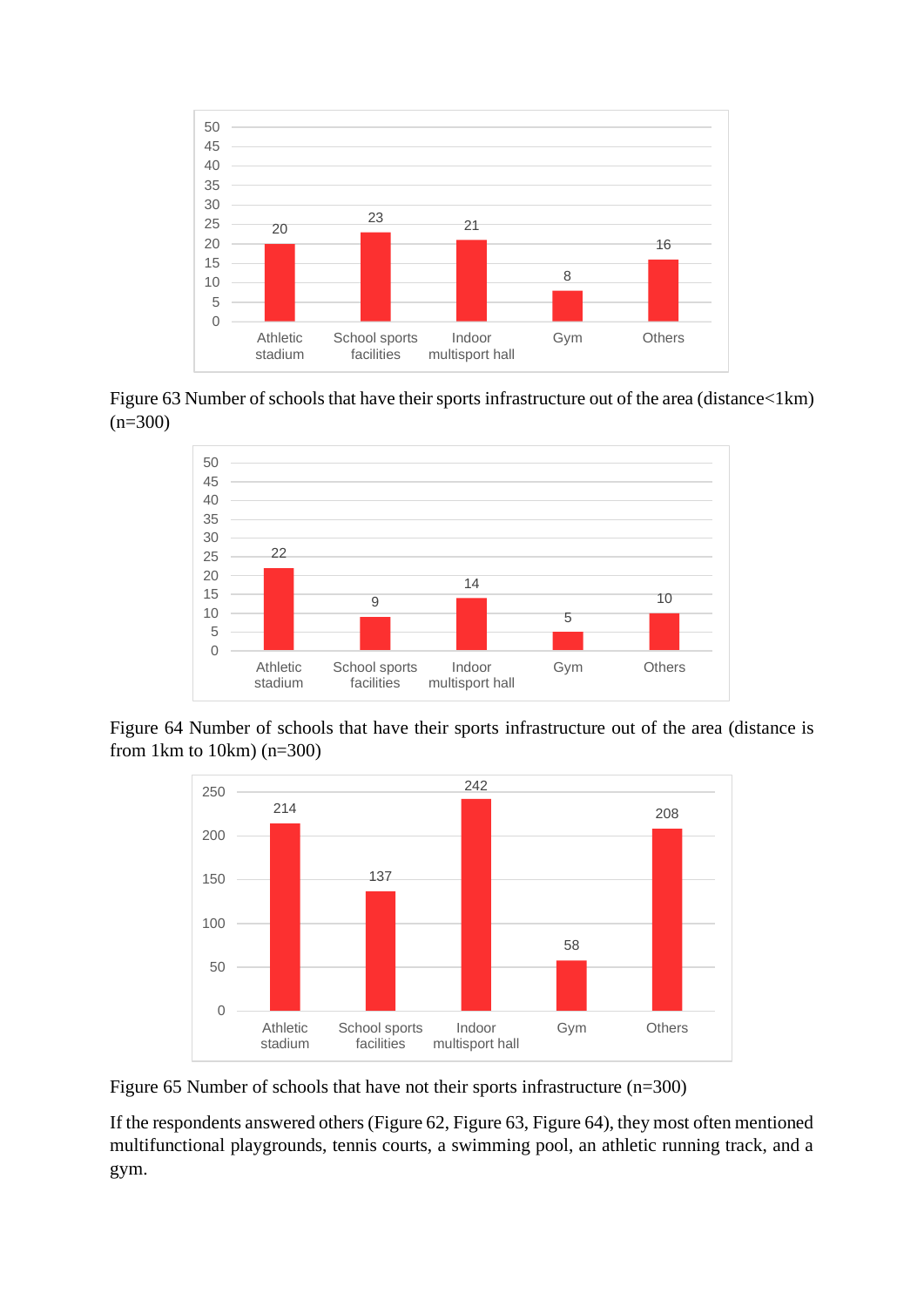![](_page_22_Figure_0.jpeg)

Figure 66 Schools with their own dressing rooms (n=300)

246 respondents (82%) mentioned that they have their own changing rooms.

![](_page_22_Figure_3.jpeg)

Figure 67 Schools with their own dressing rooms and showers (n=300) 184 primary schools have their own changing rooms with showers.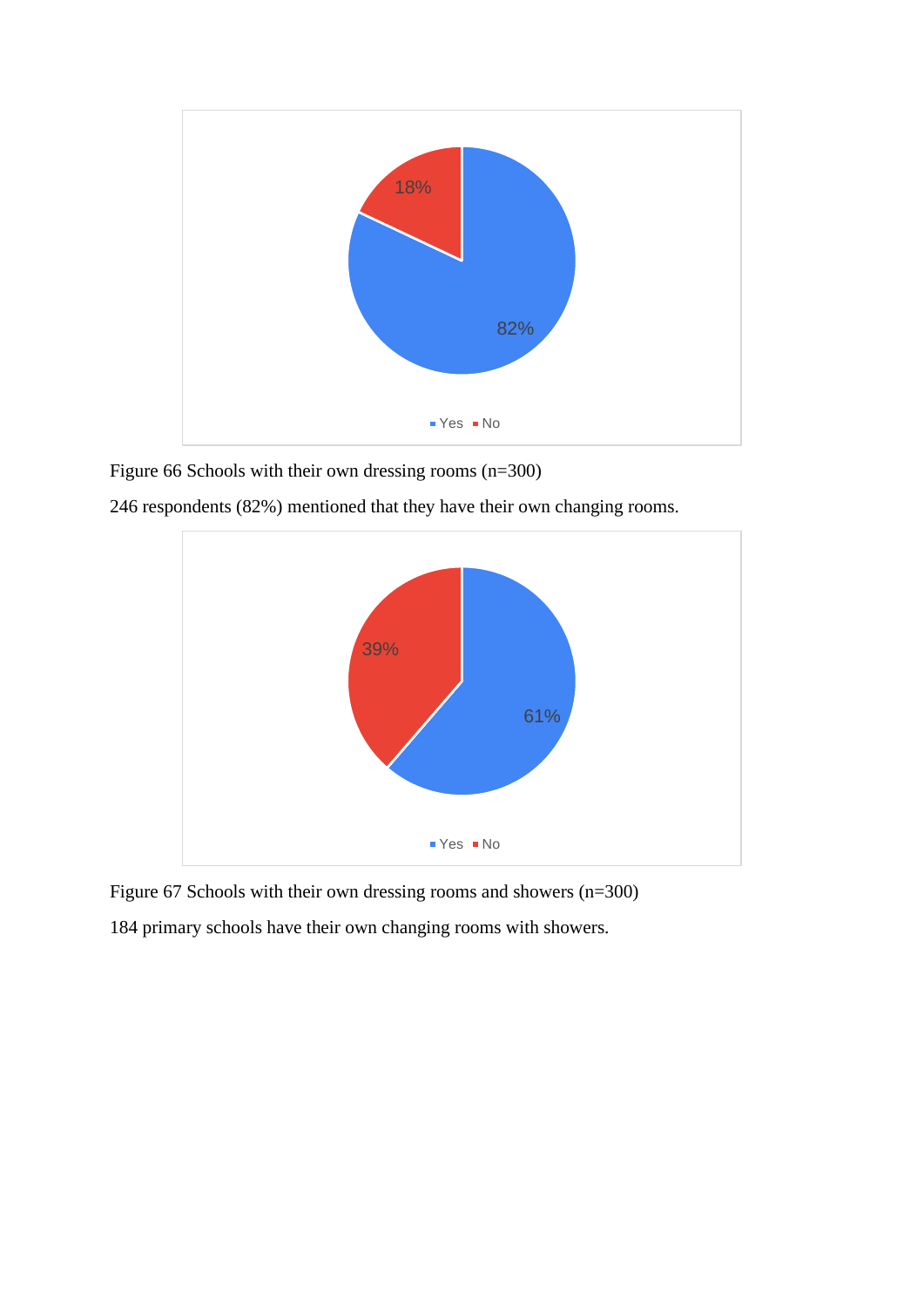![](_page_23_Figure_0.jpeg)

Figure 68 Schools with different equipment – yes they have enough athletic equipment (n=300)

![](_page_23_Figure_2.jpeg)

Figure 69 Schools with different equipment – yes, but they have not enough athletic equipment  $(n=300)$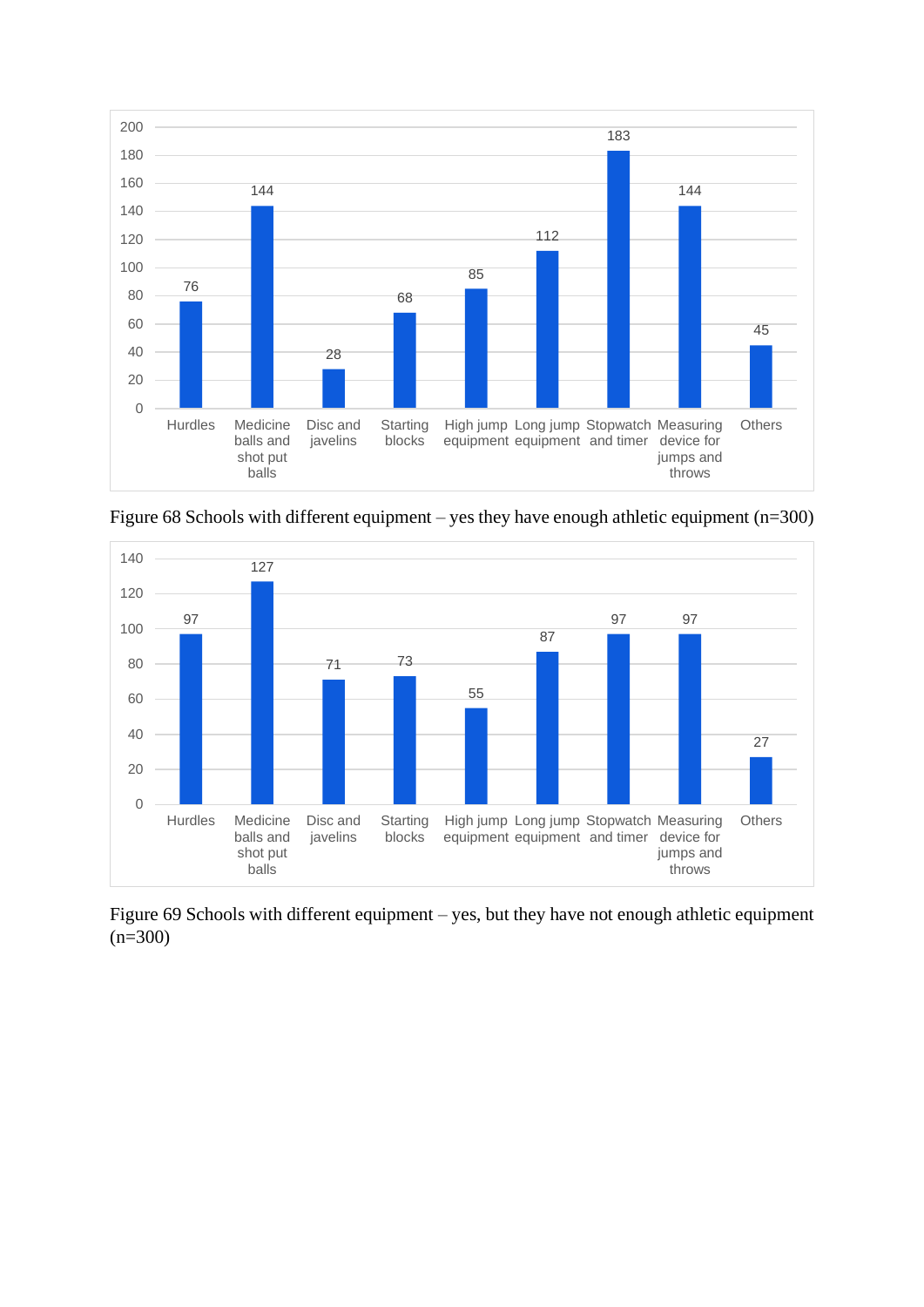![](_page_24_Figure_0.jpeg)

![](_page_24_Figure_1.jpeg)

If the respondents answered Others (Figure 68, Figure 69), they then mentioned equipment such as frequency ladders, relay pins, fit balls, cones, spikes, starting pistol, grenades.

![](_page_24_Figure_3.jpeg)

## <span id="page-24-0"></span>**3.8 Financial issues: Source of income**

Figure 71 Type of provision of athletic equipment in porcentage (n=300)

The source of athletic equipment at 109 (36%) is provided by the state. 268 (89%) schools have athletic equipment purchased from the school budget. Only 91 (30%) schools bought it from sources obtained from a private sponsor. 26% (61 schools) have it from a local sponsor or company.